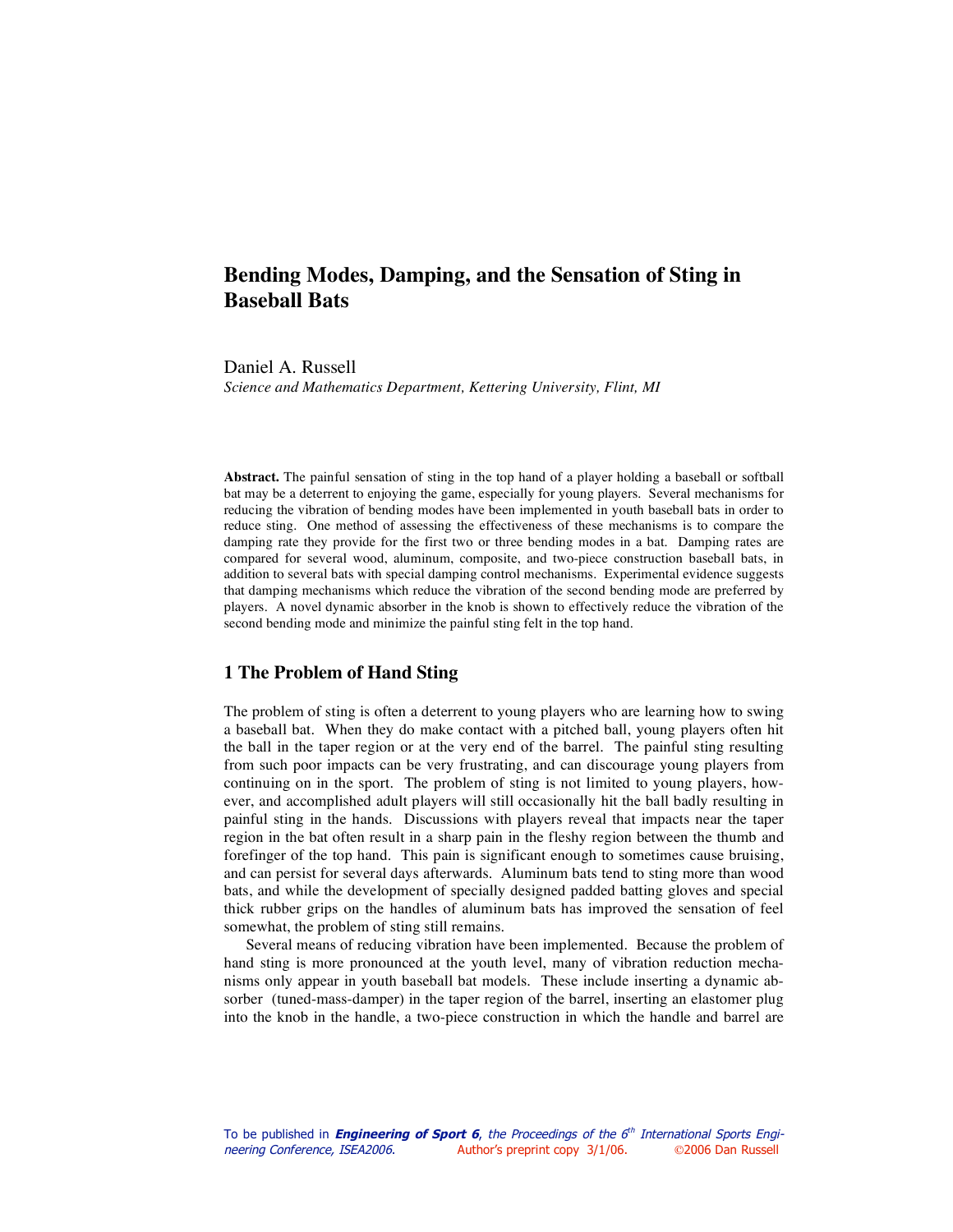#### 2 Russell



**Fig. 1.** Mode shapes for the first two bending vibrational modes in a 32-inch youth baseball bat. Barrel end is at the left and handle is at the right.



ger of the top hand is located at an antinode for the second bending mode. This would

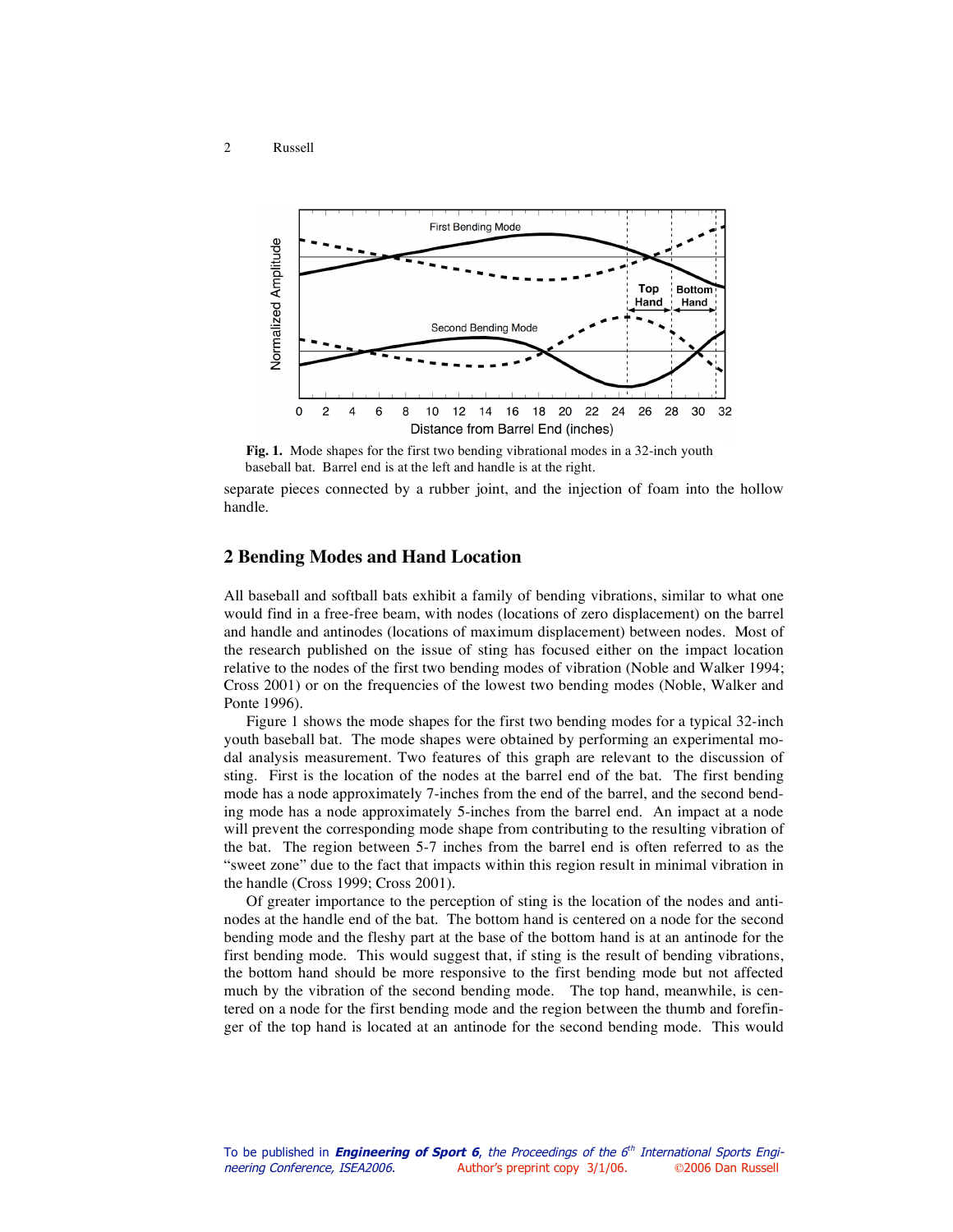suggest that the top hand is most responsive to vibration of the second bending mode, and less to the vibration of the first bending mode. Cross argued that the sting is the result of the impulse from the bat-ball collision traveling to the player's hands rather than the result of the bat vibrating in its various free modes of vibration (Cross 1998). However, he does point out that the impulse is indistinguishable from the vibration of the second bending mode.

## **3 Damping Rates for Bending Modes**

It has been shown (Brody 1986) that the natural frequencies of a baseball bat are not significantly altered when the bat is gripped in the hands, thus allowing the hand-held bat to be modeled as a free-free bat (Nathan 2000). The hands do, however, add a huge amount of damping so that the natural vibrations of the bat decay very quickly. What is not known, however, is exactly how much damping the hands provide nor how much damping is inherently present in the bat itself. There are very little published data showing measured damping rates for the bending modes of baseball bats. The data that do exist suggest that damping rates for aluminum bats are roughly half those of wood bats (Collier 1992; Naruo and Sato 1998). There are no data available for composite bats, nor for youth bats with vibration reduction mechanisms. One of the aims of this paper is to provide some damping rate data.

The damping rate for a particular mode of vibration is one of the modal parameters (mode shapes, frequencies, and damping) that may be determined by curve fitting the frequency response functions (FRF) collected in a modal analysis experiment (Gade, Herlufsen and Konstantin-Hansen 2002). The analytical function used to perform the curve fitting assumes that the structure may be modeled as a  $2<sup>nd</sup>$  order time invariant system with an impulse response function of the form

$$
h_{rs}(t) = \sum_{k=1}^{n} \left[ \left| R_{rs}^{(k)} \right| e^{-\sigma_k t} \sin \left( 2\pi f_k t + \phi_{rs}^{(k)} \right) \right],
$$
 (1)

where  $h_{rs}(t)$  is the impulse response at location *r* due to an excitation at location *s*, and  $R_{rs}^{(k)}$  is the residue (mode shape) at location *r* due to excitation at location *s* for mode *k*. Equation (1) indicates that the vibration resulting from an impulse is the superposition of sinusoidal oscillations, each at their own natural frequency  $f_k$  and exponential damping rate  $\sigma_k$ . The quantity of interest in the present analysis is the modal damping rate  $\sigma_k$  for the first two bending modes.

Most experimental modal analysis software packages report the modal damping in terms of a non-dimensional critical damping ratio ξ*k*, usually expressed as a percentage. The critical damping ratio is related to the modal frequency and modal damping coefficient by (Formenti 1999)

$$
\xi_k = \frac{\sigma_k}{\sqrt{\sigma_k^2 + (2\pi f_k)^2}} \tag{2}
$$

consisting of the ratio of acceleration/force is obtained using a two-channel FFT analyzer In our laboratory we extract the damping rate by suspending a baseball bat vertically from the knob using rubber bands. An accelerometer is attached to the knob, and the bat is impacted with a force hammer at the barrel end. The Frequency Response Function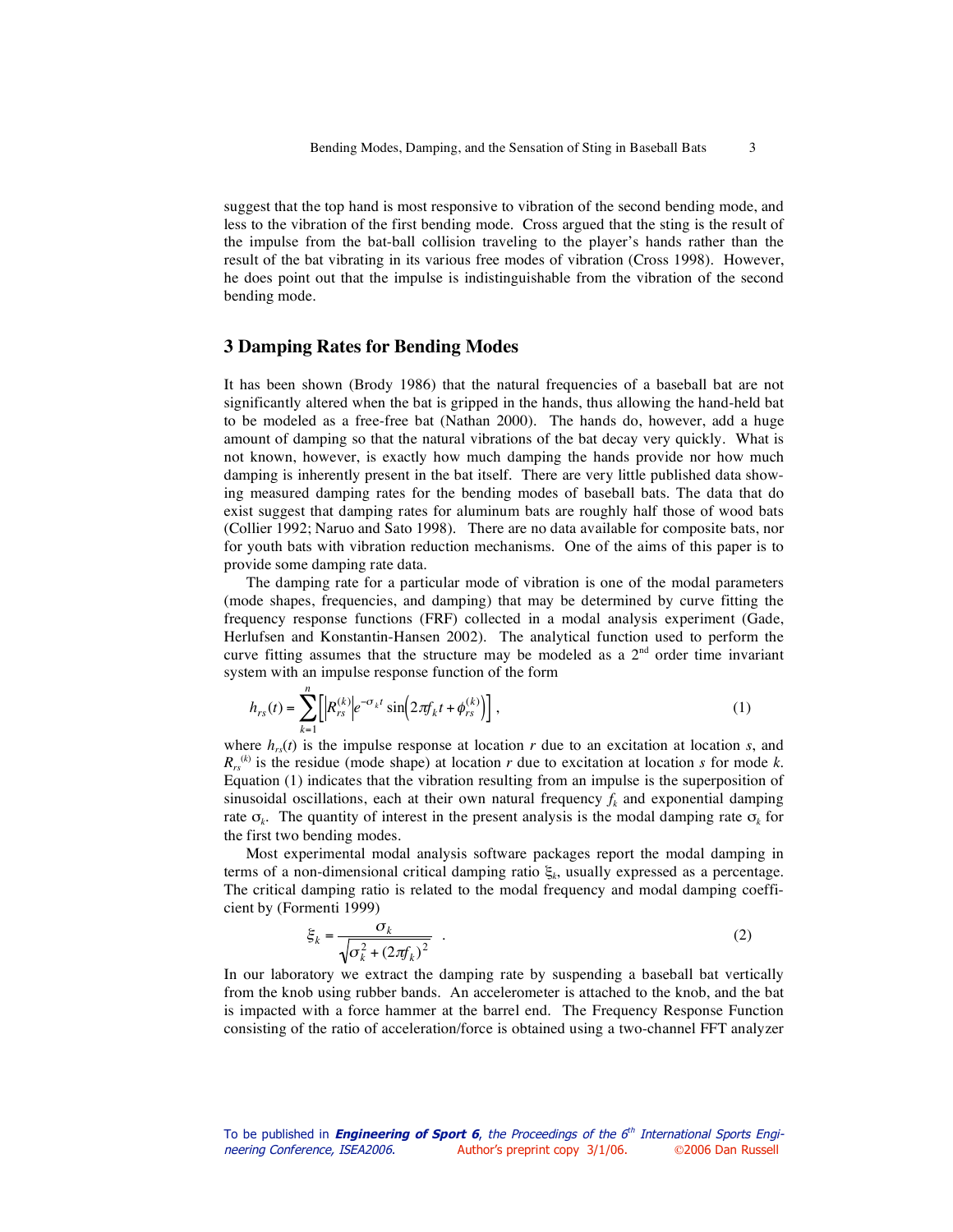#### 4 Russell

and curve fitted to extract the critical damping ratio  $\xi_k$ . The damping rate  $\sigma_k$  is determined from Eq.(2).

Damping rates for the first two bending modes of a sampling of youth baseball bats of varying construction are shown in Table 1. The data show that aluminum bats have very little inherent damping. Wood and composite bats have similar damping rates, both having damping rates that are approximately an order of magnitude greater than aluminum bats. The aluminum bats marked with '\*' include a vibration reduction mechanism which significantly increases the damping of either the first and/or the second bending mode.

|                       | <b>First Bending Mode</b> |                    |                                     | Second Bending Mode |                    |                                      |
|-----------------------|---------------------------|--------------------|-------------------------------------|---------------------|--------------------|--------------------------------------|
| Bat Type              | Frequency<br>f(Hz)        | Damping<br>Ratio E | Damping<br>Rate<br>$\sigma(s^{-1})$ | Frequency<br>f(Hz)  | Damping<br>Ratio E | Damping<br>Rate<br>$\sigma (s^{-1})$ |
| $wood - ash$          | 187                       | 3.368e-3           | 3.96                                | 691                 | 5.009e-3           | 21.7                                 |
| $wood - ash$          | 212                       | 3.916e-3           | 5.22                                | 663                 | 1.209e-3           | 50.4                                 |
| $wood - maple$        | 175                       | 6.713e-3           | 7.38                                | 580                 | 4.278e-3           | 15.6                                 |
| Aluminum              | 229                       | 4.654e-4           | 0.67                                | 763                 | 7.844e-4           | 3.8                                  |
| Aluminum              | 190                       | 8.428e-4           | 1.01                                | 690                 | 1.019e-3           | 4.4                                  |
| Aluminum              | 201                       | 1.326e-3           | 1.67                                | 780                 | 8.224e-4           | 4.0                                  |
| Aluminum <sup>*</sup> | 163                       | 1.112e-2           | 11.39                               | 559                 | $2.092e-2$         | 73.5                                 |
| Aluminum <sup>*</sup> | 211                       | 1.757e-2           | 23.30                               | 752                 | 2.213e-3           | 10.5                                 |
| Aluminum <sup>*</sup> | 197                       | 6.439e-2           | 79.87                               | 697                 | 2.309e-3           | 10.1                                 |
| Composite             | 168                       | 3.966e-3           | 4.19                                | 615                 | 3.593e-3           | 13.9                                 |
| Composite             | 105                       | 6.433e-3           | 4.24                                | 405                 | 5.702e-3           | 14.5                                 |
| Composite             | 137                       | $6.038e-3$         | 5.20                                | 529                 | 6.837e-3           | 22.7                                 |

**Table 1.** Damping rates for wood, aluminum and composite youth baseball bats. Bats marked with '\*' include a vibration reduction mechanism.

# **4 Evidence that Damping Reduces Sting**

A preliminary correlation between damping and the perception of sting came from an opportunity to test three youth baseball bats for a manufacturer. Bat A was brand new (still in plastic wrapper) and served as a control while bats B and C had been modified in an attempt to reduce sting, and had each been hit by 70 players. The source providing the bats informed us that every single player preferred the same bat because it felt better, but we were not told which bat was preferred. We were asked to try to identify the preferred bat and explain why. Modal testing revealed that all three bats had nearly identical bending and hoop frequencies. The only difference between the bats was in the amount of damping for the first and second bending modes. This was immediately apparent by gripping the bat barrel lightly at the "sweet spot" and tapping the barrel. The vibration from bat C died out immediately while bat B and the control bat A rang for several seconds. Measured damping rates, shown in Table 2, show that the preferred bat (bat C) had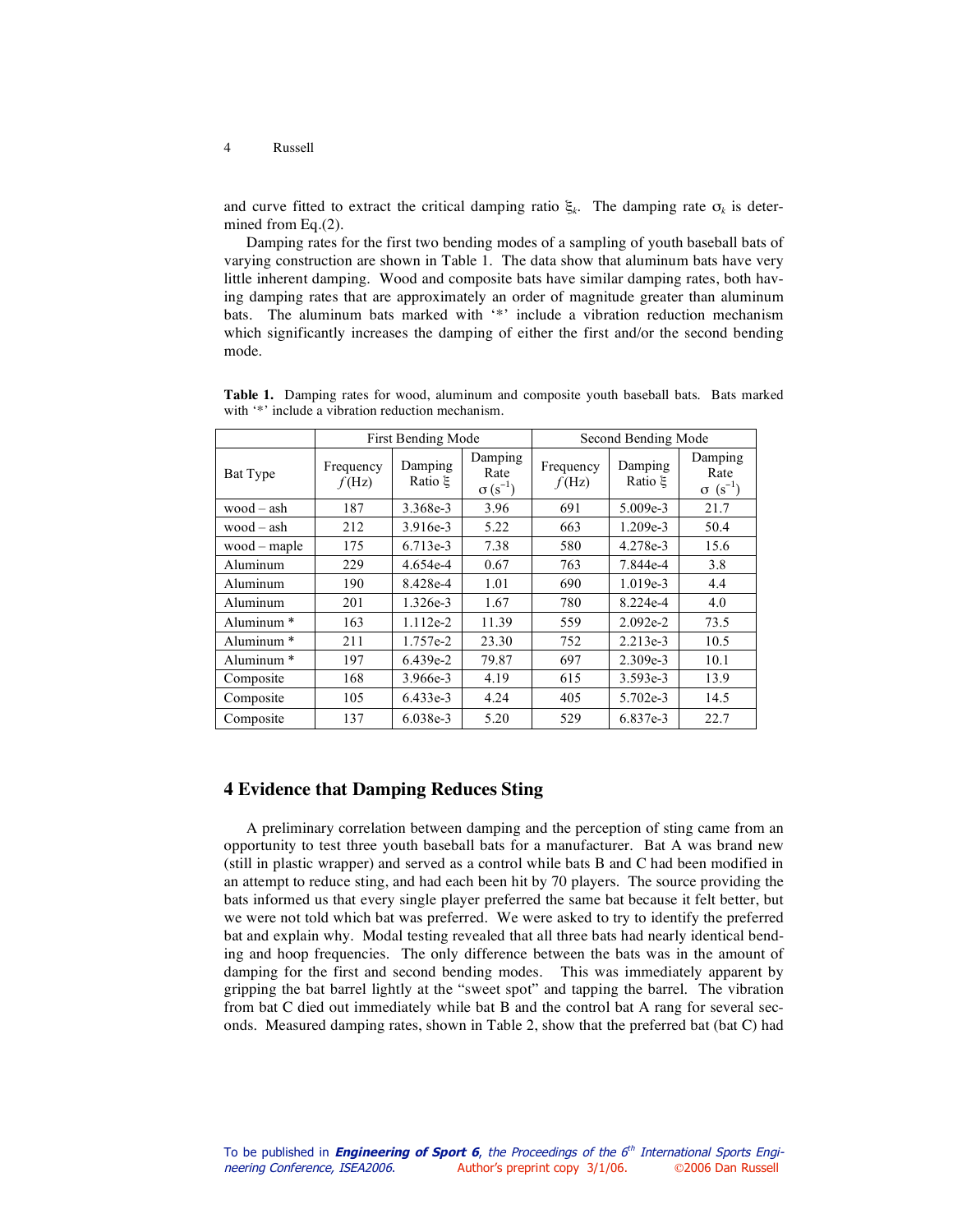roughly 6-8 times more damping for the first bending mode, and 20-30 times greater damping for the second bending mode.

|     |                    | First Bending Mode                          | Second Bending Mode |                                             |  |
|-----|--------------------|---------------------------------------------|---------------------|---------------------------------------------|--|
| Bat | Frequency<br>f(Hz) | Damping<br>Rate $\sigma$ (s <sup>-1</sup> ) | Frequency<br>f(Hz)  | Damping<br>Rate $\sigma$ (s <sup>-1</sup> ) |  |
|     | 173                | 0.58                                        | 643                 | 2.8                                         |  |
| B   | 172                | 0.74                                        | 641                 | 3.6                                         |  |
|     | 167                | 4.82                                        | 623                 | 82.4                                        |  |

**Table 2.** Damping rates for three identical youth baseball bats, with bat C being preferred unanimously by 70 different players.

A second correlation between sting and the damping rate of the second bending mode is currently being investigated with the implementation of a novel dynamic absorber (Albin 2004) into the knob of aluminum baseball and softball bats. This vibration absorber may be tuned to reduce the vibration at a specific frequency by adjusting the mass of the plug and/or the stiffness of the rubber support. The knob with the absorber is larger than a normal bat handle knob, and the combined mass of the knob and absorber lowers the frequencies of the first two bending modes. Table 3 lists the damping rates for a 32 inch (81.3cm) youth senior league baseball bat without the damper and with the damper tuned to the first and second bending modes. When the vibration absorber is tuned to the frequency of either bending mode, the amount of damping for that mode is huge, while the damping rate for the other mode is not significantly altered.

|               | First Bending Mode |                                             | Second Bending Mode |                                             |  |
|---------------|--------------------|---------------------------------------------|---------------------|---------------------------------------------|--|
| <b>Bat</b>    | Frequency<br>f(Hz) | Damping<br>Rate $\sigma$ (s <sup>-1</sup> ) | Frequency<br>f(Hz)  | Damping<br>Rate $\sigma$ (s <sup>-1</sup> ) |  |
| No damper     | 162                | 1.75                                        | 582                 | 3.3                                         |  |
| With damper 1 | 146                | 124.6                                       | 547                 | 8.5                                         |  |
| With damper 2 | 142                | 1.52                                        | 573                 | 182.0                                       |  |

**Table 3.** Damping rates for a baseball bat with and without a dynamic absorber in the knob that has been tuned to the first and second bending mode.

Preliminary field tests, using bats with this absorber in the knob, indicate that the painful sting in the top hand resulting from an impact near the taper region of the bat can be greatly reduced by tuning the absorber to the second bending mode of vibration. In an attempt to further quantify the relative importance of the damping for the first and second bending modes, we have instrumented a bat, with the tunable absorber in the knob, with strain gauges on the handle in order to measure the force under the hands during and following an impact with a ball. Adjusting the tuning of the absorber allows variation of the damping rates of the first and second bending modes, to compare how either or both influence the perception of feel. This further study was still in progress at the time this paper was submitted.

As a final demonstration of how increased damping might improve the feel of a bat, Fig. 2 shows the frequency response curve of the vibration amplitude at the location of the top hand for the baseball bat in Table 3. The dashed curve is for the bat without the